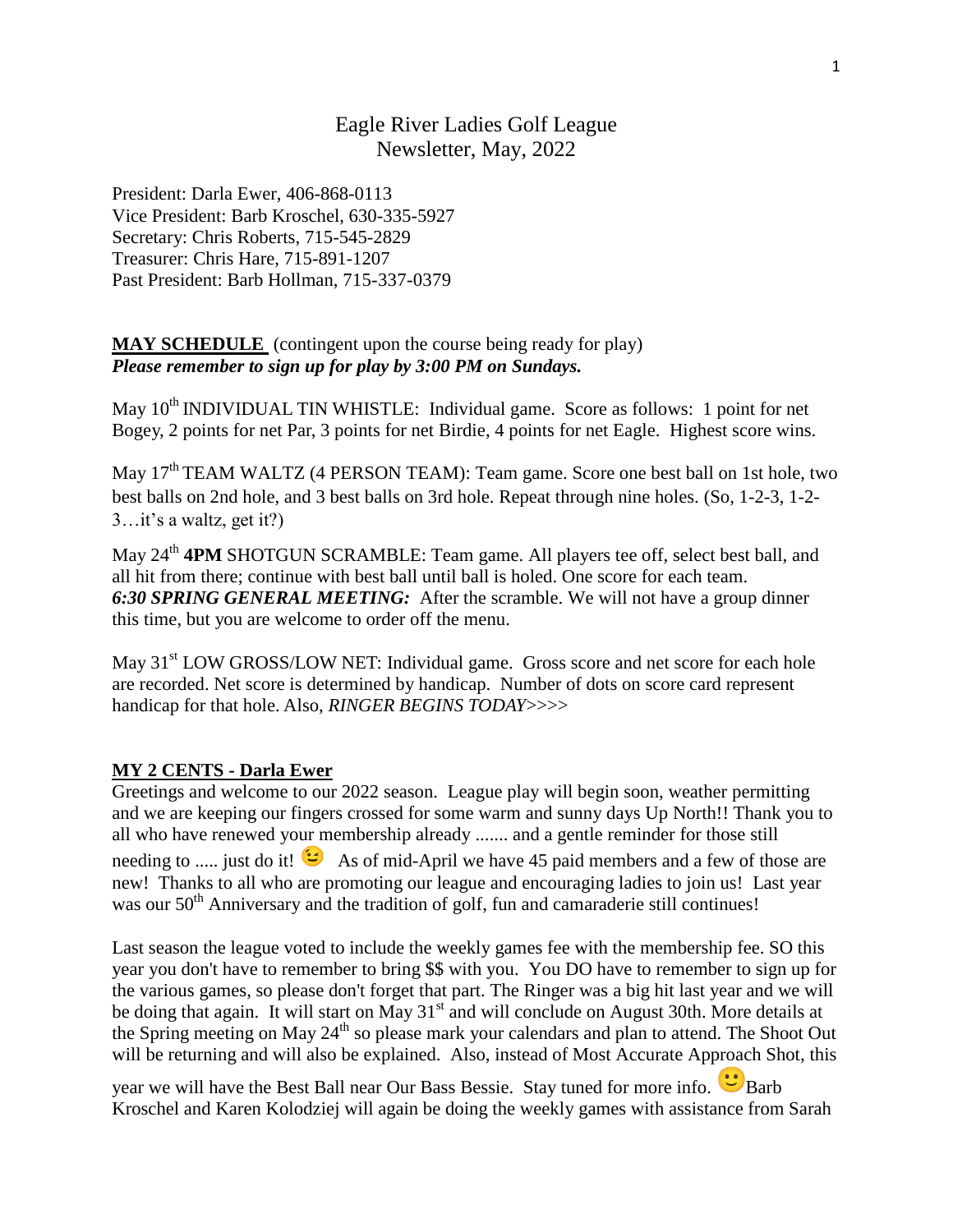Guenther with the score cards. Please do whatever you can to assist these ladies. We thank you for saving our league ~\$500 by doing this! You are much appreciated! Keep those positive

thoughts of golf and fun in the sun coming!

#### **NEW MEMBERS**

Leslie Kunde



 Leslie has been playing golf regularly since retiring three years ago, but says it feels like forever! She will be playing 18 holes.

 Leslie says, "I am originally from Washington State but my husband and I moved full time to AZ a few years back. Summers are a little warm in the desert so we are venturing back to my husband's home state of WI to live the snowbird lifestyle. We closed on a house in Eagle River this past December and plan to be there mid May through October. We are very excited to get there."

 Her favorite course is Hulalalai on the big Island of Hawaii. "The black lava rock, lined with pristine green grass, back-dropped by the blue ocean is a feast for the eyes."

 Asked if she has a funny/amazing golf story (or an outright lie!) she said, "Not yet, maybe something amazing will happen at Eagle River!"

#### Deb Zierk



 "I've been playing golf only since 2016 and am very much a work in progress. I typically enjoy playing 9 holes but do like to stretch to 18 more and more.

 "I've lived in Kenosha, WI for the past 32 years, although after spending several weeks in the south and southwestern parts of the country this winter, my husband and I are seriously thinking about becoming Snowbirds in the future. Playing golf year round would be fabulous. During most of the summer and fall months, we stay in our lake home in Land O Lakes on Big Portage Lake.

 "My golf course repertoire is somewhat limited, but my favorite course in my home area is Thunderhawk Golf Course in Zion, IL and Plum Lake in Vilas County.

 "I don't have a particular story to tell while on the golf course but what may be a little different about me is that I'm easily distracted by birds on the golf course. I'm a bird watcher so while on any course, be it in Florida, Arizona or Wisconsin, I like to identify all the birds I see, which for me adds another fun dimension to the game."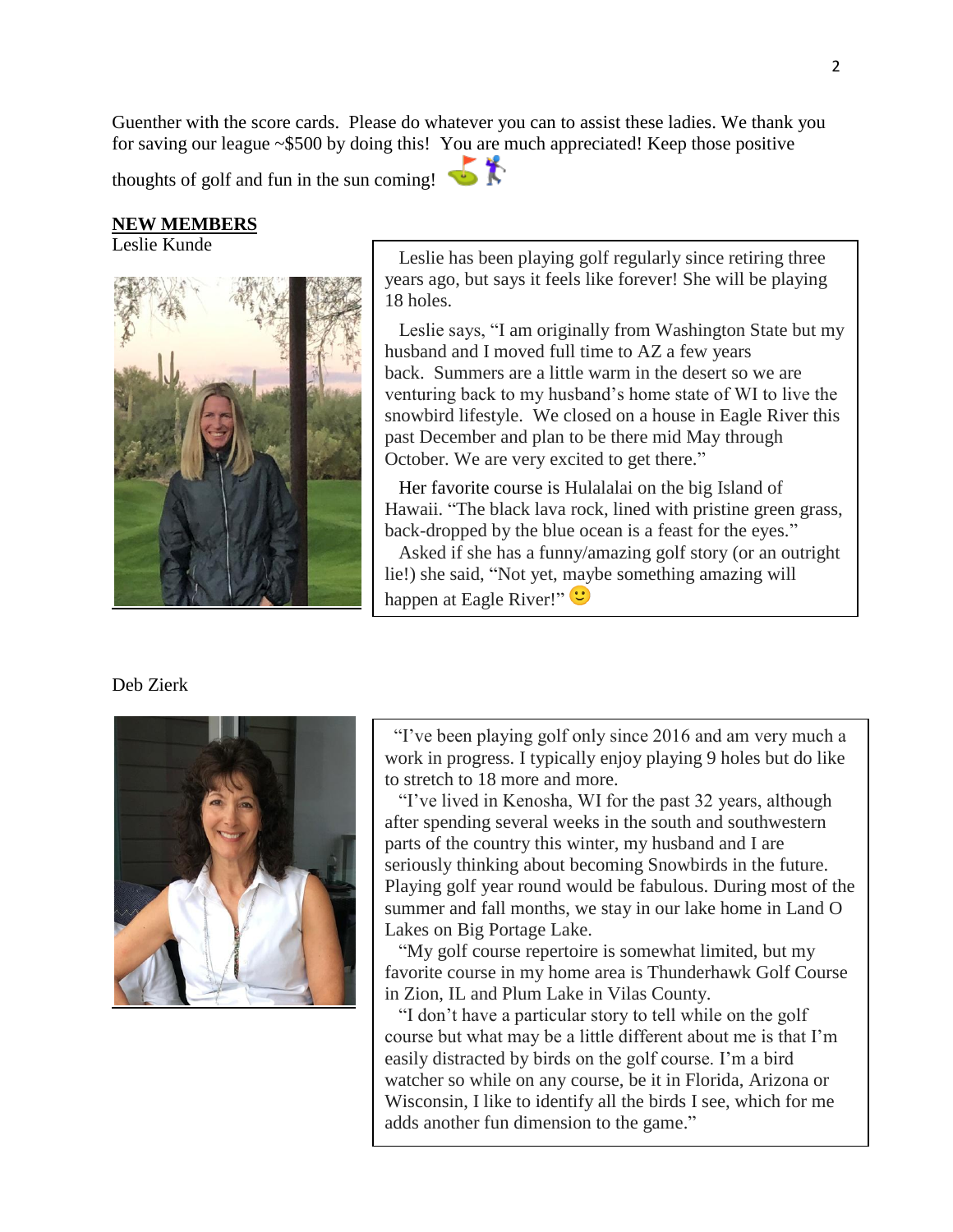## **TIPS FROM TONY**

Welcome back ladies! On behalf of my staff, we are eager to see all of you again, and to promote the Ladies League in any way we can. Don't hesitate to ask me or another staff member for any assistance as needed.

# **Handicapping Update**

You must now sign up and pay for a handicap through your local course, not Golf Handicap Information Network (GHIN), and when you do, you can post and view your scores and data from either your local state association, in this case, the WSGA **or** from GHIN. Your GHIN number will be the same as your WSGA number.

We are all finally tied into the World Handicap System (2 years late).

GHIN has set up an app for your phone for convenience as well as their website, GHIN.com. If you want to access your scores and data, and to be able to post on GHIN, you need complete a login profile on your computer or phone. You don't have to do this, but there are some nice features on the GHIN app, such as a new course map with yardages that you can use while playing.

As a reminder, everyone is deactivated on the WSGA website. Once your league administrator has a league membership roster compiled and collects dues, she will turn that roster over to me for reactivation, along with payment for each person. The WSGA raised the price of keeping a handicap by \$1. I will absorb this cost for 2022 and keep your fee at \$30. But I will have to raise the price to \$31 for 2023.

# **Riding Two to a Cart**

I am asking you all to ensure that you double up on carts on your league nights whenever possible. Obviously, if you are a threesome, one lady will have her own cart. If you wind up on the first tee with an extra cart, no problem. Just put your bag on the other cart and leave the empty one down by the tee.

With fuel prices and labor costs very high, we must watch our costs in order to keep our green fees down. You may have noticed that while costs of everything are rising fast, we kept our prices the same as last year in every category.

Which brings me to the pro-shop. Golf gear and apparel, which was never inexpensive to begin with, continues to rise. We are carefully considering our prices and lowering our expectations on margins to keep our prices as reasonable as possible. And I know that not everyone is happy with all our apparel selections. It's the same situation everywhere I have worked in my 30-year career in golf.